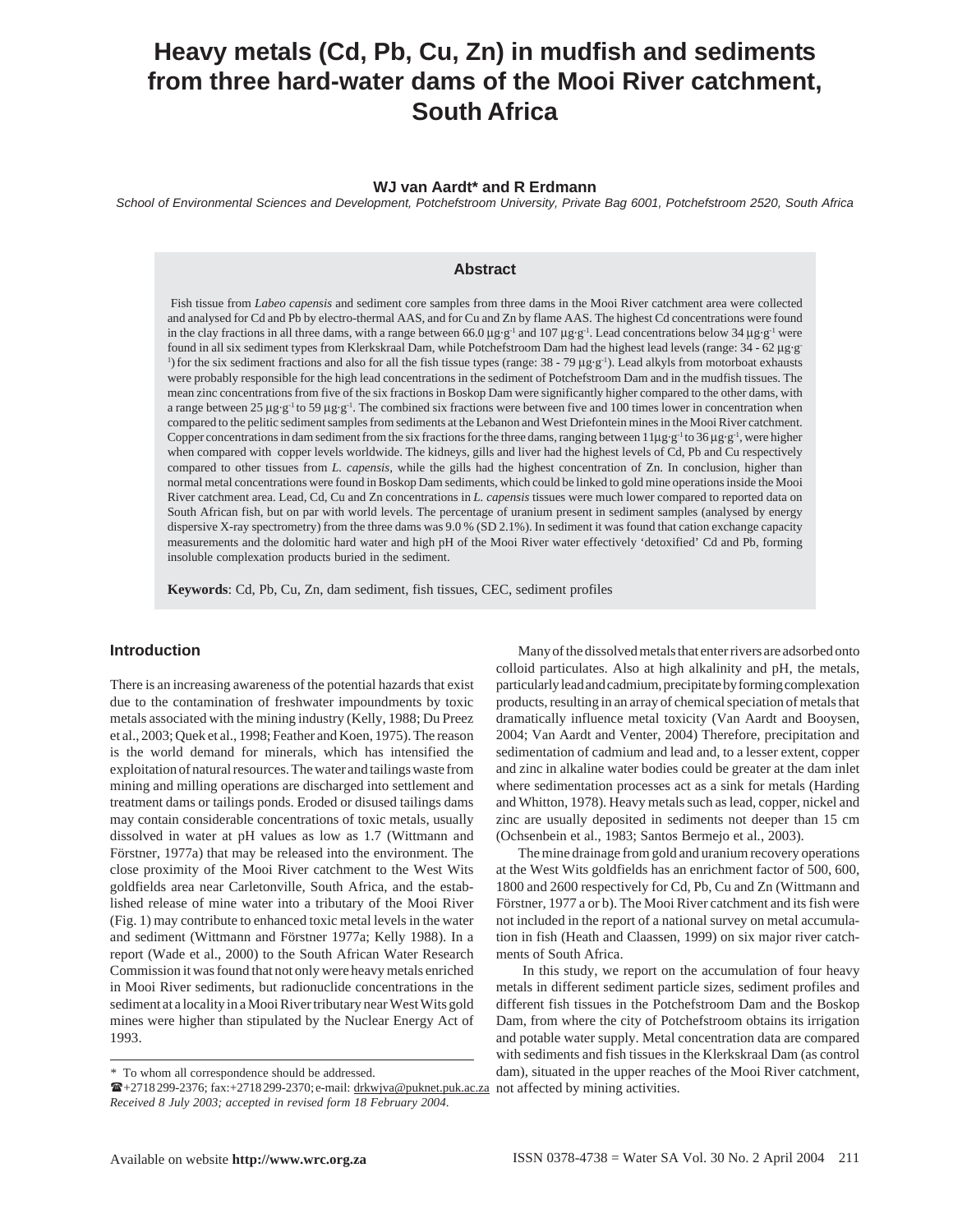

**TABLE 1 The mean and standard deviation (±) of the percentage particle size distribution in sediment core samples (n = 9) from three dams in the Mooi River catchment.**

| Dam                           | % particle size distribution per sediment sample |                            |                            |                             |                               |                         |                   |
|-------------------------------|--------------------------------------------------|----------------------------|----------------------------|-----------------------------|-------------------------------|-------------------------|-------------------|
|                               | >2000<br>$(\mu m)$                               | $2000 -$<br>100 ( $\mu$ m) | $1000 -$<br>500 ( $\mu$ m) | $500 -$<br>$250 \, (\mu m)$ | $250 -$<br>$106 \text{ (µm)}$ | $106 -$<br>53 $(\mu m)$ | $53$<br>$(\mu m)$ |
| <b>Klerkskraal Dam(n = 9)</b> | 8.70                                             | 8.34                       | 9.26                       | 9.36                        | 15.82                         | 10.94                   | 46.31             |
| $(\pm)$                       | 2.77                                             | 7.05                       | 5.16                       | 4.69                        | 3.76                          | 2.77                    | 16.37             |
| <b>Boskop Dam(n = 9)</b>      | 6.60                                             | 6.13                       | 6.56                       | 9.34                        | 20.93                         | 15.23                   | 42.80             |
| $(\pm)$                       | 2.54                                             | 1.07                       | 0.73                       | 3.38                        | 7.15                          | 1.64                    | 11.14             |
| Potchefstroom $Dam(n=9)$      | 6.02                                             | 3.62                       | 4.93                       | 11.84                       | 16.03                         | 7.37                    | 55.76             |
| $(\pm)$                       | 2.93                                             | 1.13                       | 1.95                       | 1.94                        | 1.29                          | 1.86                    | 2.36              |

## **Materials and methods**

#### **Collection of sediment samples**

Between July 1996 and April 1997, samples were collected from the three dams (Klerkskraal Dam; Boskop Dam; Potchefstroom Dam) in the Mooi River catchment (Fig. 1). Three sites per dam, about 50 m apart, were selected to collect the sediment. The sites were situated near the inflow of each dam as indicated by GPS localities (Table 3).

For each locality, six core samples were taken, using a specially made stainless steel core sampler with a mechanical valve, cutting face, and hammer action. The sampler was operated from a boat and could sample sediments from about two meters below the water surface. Each core sample was dried in its PVC jacket in a vertical position for 24 h. With the two halves of the jacket still in position, each core was cut lengthways into two halves by a wire cutter and allowed to dry horizontally in the jackets for 12 h. Usually not less than 500 g and up to 1 200 g dried sediment per core sample could be harvested from each of the nine cores per dam.

## **Core preparation: particle size distribution**

For each locality, the top 50 mm sediment layer was removed from the two halves of the PVC jacket. Fifty grams from this layer were prepared according to Day (1965) and then sieved to produce six sediment particle-size fractions, starting with particles smaller than 2 mm in diameter. The percentage of a given particle size in the